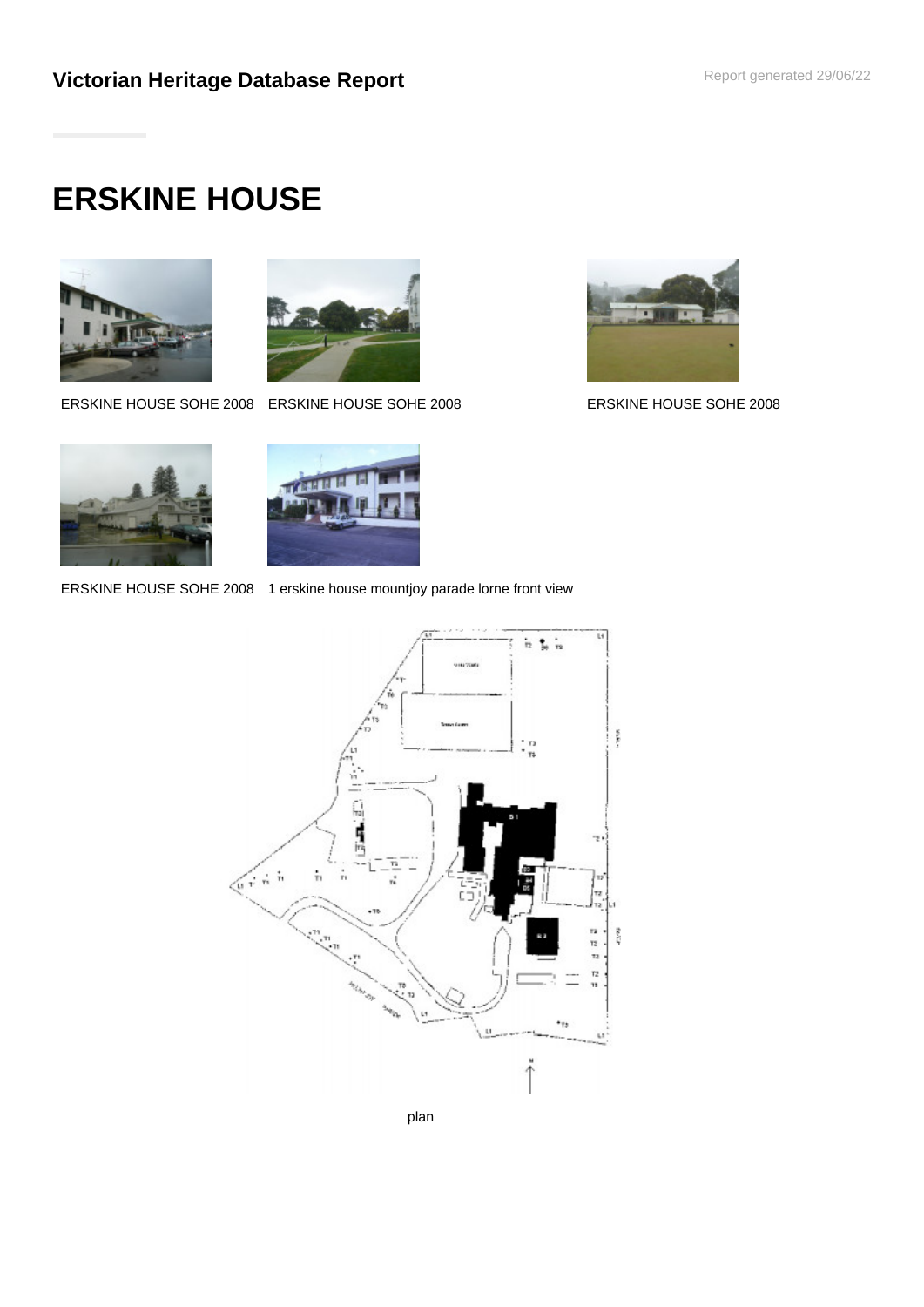# **Location**

35 MOUNTJOY PARADE LORNE, Surf Coast Shire

# **Municipality**

SURF COAST SHIRE

## **Level of significance**

Registered

# **Victorian Heritage Register (VHR) Number**

H1812

## **Heritage Overlay Numbers**

 $H<sub>O</sub>34$ 

# **VHR Registration**

September 30, 1999

# **Heritage Listing**

Victorian Heritage Register

**Statement of Significance**

Last updated on - November 30, 1999

## **What is significant?**

 Erskine House is a guest house in the seaside resort of Lorne which has been in continuous operation since the 1860s. Buildings were constructed on the site between 1868 and 1939, with further additions and alterations occurring in the post-World War II period. Some late nineteenth and early twentieth century building fabric survives and the 1939 buildings, designed by Geelong architects, Laird and Buchan are broadly intact. The present entry to Erskine House follows the line of the original drive leading to the existing entrance point where all visitors to the guest house have arrived since its foundation in 1868, and is an important link to its past. The layout of the grounds and some of the plantings are also important. Of particular significance is the beach access, croquet lawn and enclosing hedges, the pavilion, the open lawns to the north and east and the remnant cypress planting on the boundaries.

## **How is it significant?**

Erskine House is of historical, social and architectural significance to the State of Victoria.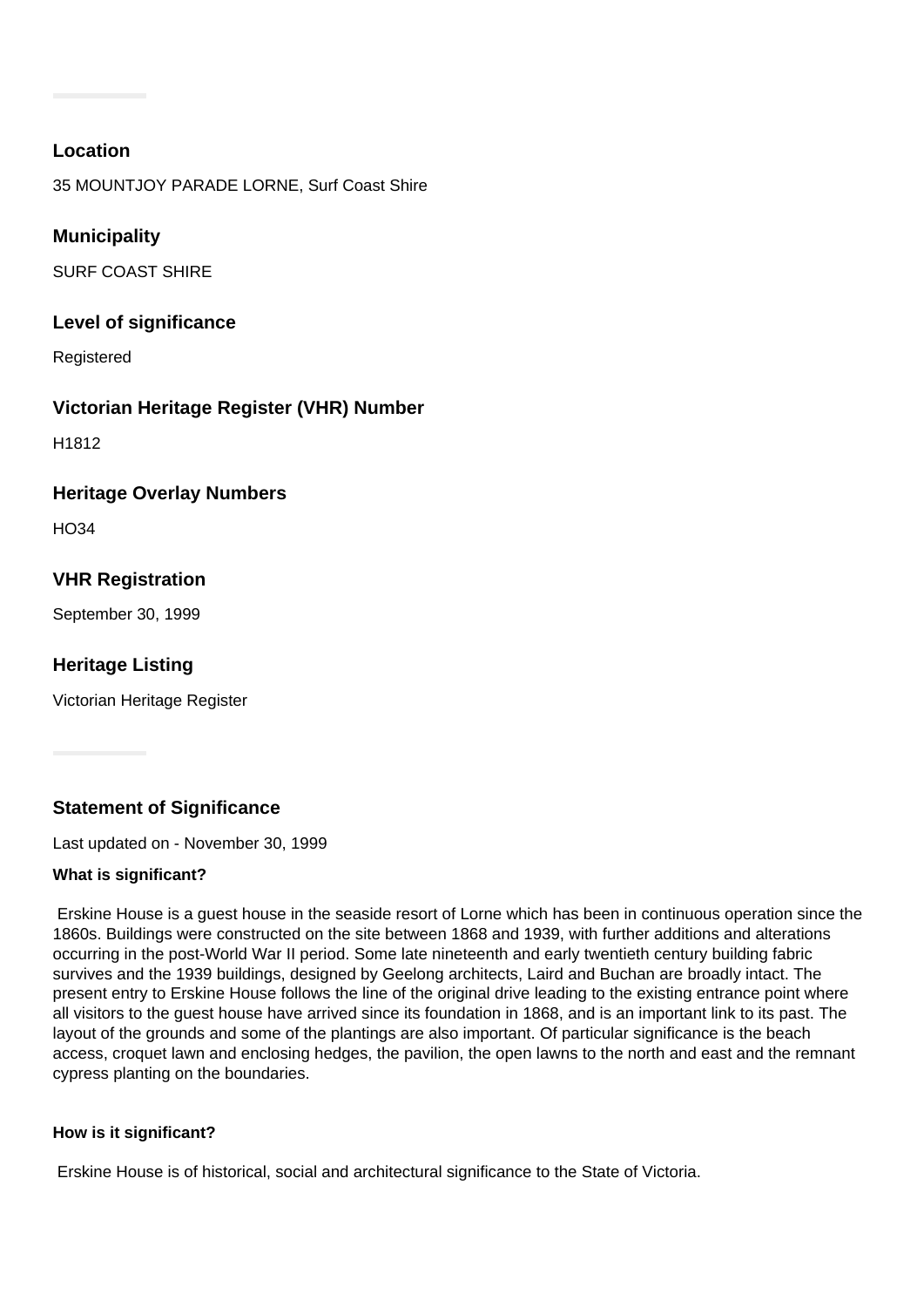#### **Why is it significant?**

Erskine House is historically and socially significant as the oldest and largest surviving guest house in the state. Through its fabric and siting, as well as through its documented history, Erskine House provides a reference to a long tradition of such establishments in Victoria, and more broadly to the history of the development of resort accommodation and leisure activities in the state. Erskine House is also historically significant for its association with the history of Lorne and in particular with its development as one of the best-known seaside resorts in Victoria. Erskine House is also of historical significance and has social values as a popular holiday destination for a wide cross-section of Victorian holidaymakers, and for the local Lorne community as a major institution and local employer.

 Though much altered and of limited aesthetic and architectural significance in its own right, Erskine House demonstrates aspects of guesthouse design of the late nineteenth and twentieth century through its evolved form including remnant nineteenth and early twentieth century elements and 1930s buildings. Other elements of particular interest include the driveway alignment, the landscaped character of the grounds with extensive recreational facilities, and a relationship with the beach. The 1930s extensions are relatively intact and are demonstrative of guest house design of the inter-war period, a time when Erskine House attracted record numbers of guests. These buildings are also of architectural interest as relatively intact examples of the work of Geelong architects Laird and Buchan.

# **Permit Exemptions**

<span class="c1">General Conditions:<br /> 1. All exempted alterations are to be planned and carried out in a manner which prevents damage to the fabric of the registered place or object.<br />>>>> 2. Should it become apparent during further inspection or the carrying out of alterations that original or previously hidden or inaccessible details of the place or object are revealed which relate to the significance of the place or object, then the exemption covering such alteration shall cease and the Executive Director shall be notified as soon as possible.<br /> 3. Nothing in this declaration prevents the Executive Director from amending or rescinding all or any of the permit exemptions. $<$ br  $/$ > 4. Nothing in this declaration exempts owners or their agents from the responsibility to seek relevant planning or building permits from the responsible authority where applicable.<br /> <br /> Exterior<br /> \* Minor repairs and maintenance which replace like with like.<br /> \* Relocation of octagonal shelter B6 anywhere on site.<br />> \* Removal of extraneous items such as air conditioners, pipe work, ducting, wiring, antennae, aerials etc, and making good.<br />>\* Installation or repair of damp-proofing by either injection method or grouted pocket method.<br /> $\geq$  \* Regular garden/yard maintenance.<br />> \* Installation, removal or replacement of garden watering systems, provided the installation of the watering systems do not cause short or long term moisture problems to the building.<br />
taying, removal or replacement of paving in the gardens and the courtyards. $\langle$ br  $/$ > \* Repair, removal or replacement of existing garden/yard structures. $\langle$ br  $/$ >  $\langle$ br  $/$ > Interior $\langle$ br  $/$ > \* Minor repairs and maintenance which replace like with like. $\langle$ br  $/$ > \* Painting of previously painted walls and ceilings provided that preparation or painting does not remove evidence of the original paint or other decorative scheme.<br /> \* Removal of paint from originally unpainted or oiled joinery, doors, architraves, skirtings and decorative strapping.<br />>\* Repair of plasterwork provided that all new work matches good adjacent work in style, detail and finish.<br /> \* Installation, removal or replacement of carpets and/or flexible floor coverings, eg vinyl.<br /> \* Installation, removal or replacement of curtain track, rods, blinds and other window dressings.<br />> \* Installation, removal or replacement of hooks, nails and other devices for the hanging of mirrors, paintings and other wall mounted artworks.<br /> \* Refurbishment of bathrooms, toilets and or en suites including removal, installation or replacement of sanitary fixtures and associated piping, mirrors, wall and floor coverings.<br /> \* Installation, removal or replacement of kitchen benches and fixtures including sinks, stoves, ovens, refrigerators, dishwashers etc and associated plumbing and wiring.<br /> \* Installation, removal or replacement of ducted, hydronic or concealed radiant type heating provided that the installation does not damage existing skirtings and architraves and provided that the location of the heating unit is concealed from view.<br /> \* Installation, removal or replacement of electrical wiring provided that all new wiring is fully concealed and any original light switches, pull cords, push buttons or power outlets are retained in-situ. Note: if wiring original to the place was carried in timber conduits then the conduits should remain in-situ. $\langle$ br  $/$   $>$  \* Installation, removal or replacement of bulk insulation in the roof space.<br />>
\* Installation, removal or replacement of smoke detectors.<br /> Exemptions for Gardens and Trees<br />> \*The process of gardening, including mowing, hedge clipping, bedding displays, removal of dead plants and replanting the same species or cultivar, disease and weed control, and maintenance to care for existing plants and planting themes<br />>\* Management of trees in accordance with Australian Standard; < br /> Pruning of amenity trees AS 4373<br />
l>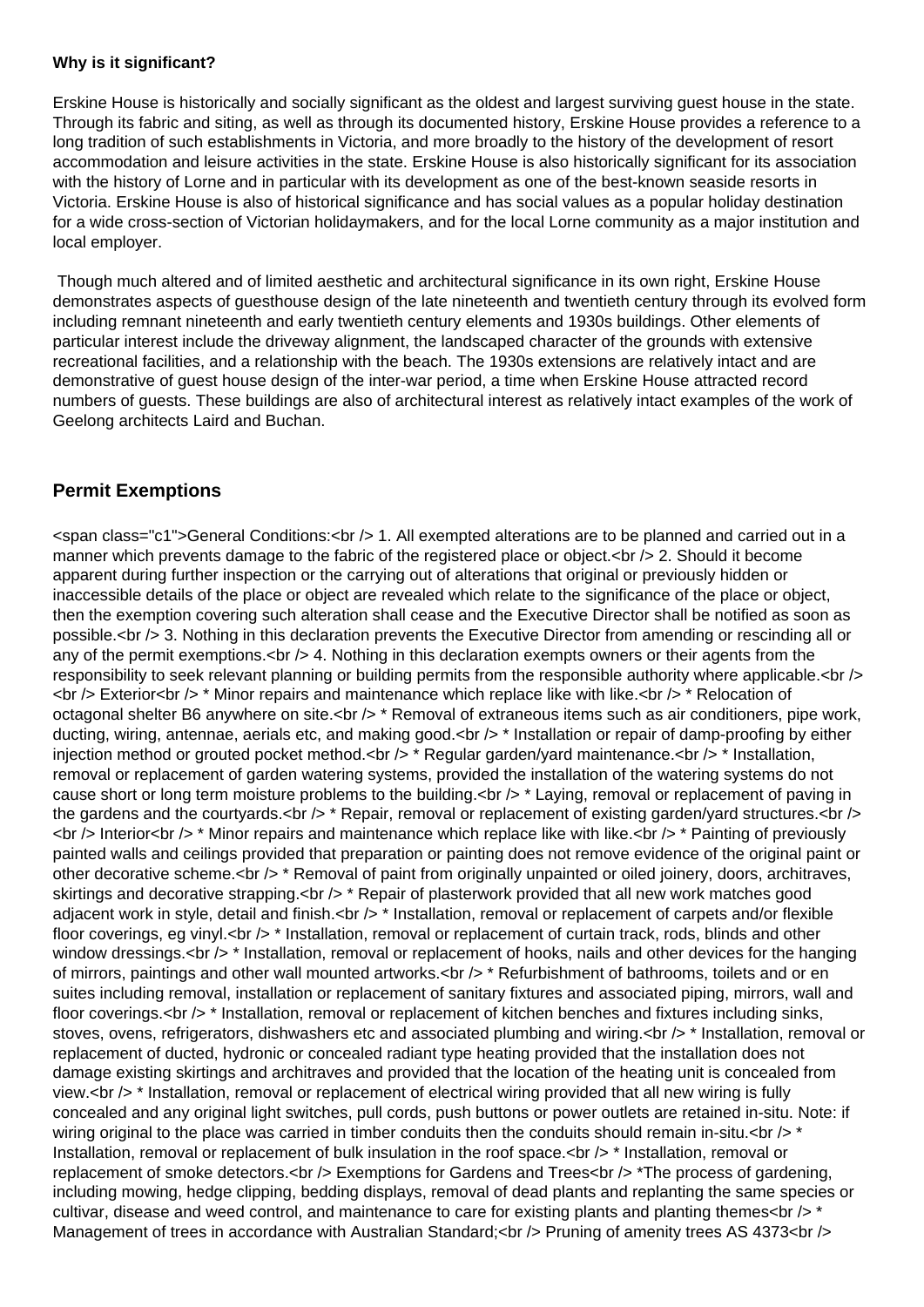\*Replacement planting which conserves the landscape character<br /> \*In the event of the loss of any plant specified in the Extent of Registration, replanting with the same species of tree as that removed<br />
the pairs, conservation and maintenance to hard landscape elements, buildings, structures, sculptures, fountains, monuments, ornaments, roads and paths, edges, fences and gates, drainage and irrigation systems<br  $\sim$ \*Works to be undertaken in accordance with an agreed conservation plan or objectives,<br /> \*Non-commercial signage, lighting, security, fire safety and other safety requirements, provided no structural building occurs.<br /> \*Repainting in the same colour of previously painted surfaces<br /> \*Removal of elements/plantings not identified as being significant, or not within the registered land<br />
\*Removal of plants listed as Noxious Weeds in the Catchment and Land Protection Act 1994<br />>  $\gamma$  \*Non-structural works and installation, removal or replacement of garden watering and drainage systems that occur at a distance greater than 5 metres from the canopy edge of a significant tree, plant or hedge,(structural works may require a permit if still on the registered land)<br />> \*Pruning or removal of trees in accordance with the Code of Practice for Powerline Clearance<sup>[</sup>Vegetation] 1996, unless they are identified as significant in the report<br />
\*Removal of vegetation to maintain fire safety and to conserve significant buildings and structures<br />
to \*Maintenanceand replacement of play equipment to meet Australian Standards;  $\langle$  = 1. Playground equipment for parks, schools and domestic use AS1924<br /> 2. Playgrounds - Guide to sitting and to installation and maintenance of equipment AS 2155<br />> 3. Playground surfacing - Specifications, requirements and test method AS4422<br />> <br />> <br />> <br /> New Buildings and other buildings not registered<br />> \*All interior alterions are permit exempt<br />> \*Repair, Maintenance and minor alteration works to the exterior are permit exempt provided those works do not change the overall exterior appearance of the non registered buildings and structures in either finish or size.<br />> \*Demolition of the non registered structures is permit exempt.</span>

| Construction dates                        | 1868.                        |
|-------------------------------------------|------------------------------|
| Architect/Designer                        | Laird & Buchan,              |
| Heritage Act Categories Registered place, |                              |
| <b>Other Names</b>                        | ERSKINE HOUSE COFFEE PALACE, |
| <b>Hermes Number</b>                      | 4375                         |
| <b>Property Number</b>                    |                              |

# **History**

<span class="c1">Contextual History:<br /> Lorne was originally known as Louttit Bay after Captain Louttit who commanded the first ship that took wool from Port Phillip to London, because he was forced to take shelter in the bay. The earliest settler at Louttit Bay, Mr Herd, established a cattle station there in 1853. Louttit Bay was added to the Winchelsea Road District in 1864.<br />> <br />> The township of Louttit Bay was surveyed in 1869 and renamed Lorne. Its official naming coincided with the marriage in 1869 of one of Queen Victoria's daughters, Princess Louise, to the Marquis of Lorne. The first land sales of township allotments took place in 1872 when 29 lots were sold. A post office opened in Erskine House in 1874. Most goods came to Lorne by sea since land access was difficult until the 1930s.<br />> <br />> by 1877, Lorne was a popular resort for fishing , sea bathing and bushwalking, with an estimated 3000 visitors. The Lorne Hotel was constructed in that year. By 1885 the township had two large hotels, one large boarding house, a post and telegraph office, an Anglican church and a State School, public baths and a public park. There were general stores, a bootmaker's shop, a photographic business and a good many private cottages.<br />> <br /> The Lorne community pressured the government for a jetty for many years. Ready access by coastal shipping would make the town more prosperous, increase their trade in timber and other commodiities and attract tourists. In 1877 a grant towards the cost of a jetty was made by the government, and by July 1878, construction had started. A tramway was planned to run along the centre of the jetty to transport heavy goods.<br  $/$ > <br  $/$ > The seaside resort of Lorne in the nineteenth century grew up in the tradition of many English seaside resorts which became popular as health resorts, as fashionable retreats, as beauty spots and because they offered opportunities for the amateur scientist to study natural features. <br />> <br /> Early colonists soon discovered the seaside towns of Victoria. Brighton, named after the English resort of the same name, was attractive to those who wished to escape city living. In 1845, Superintendent La Trobe had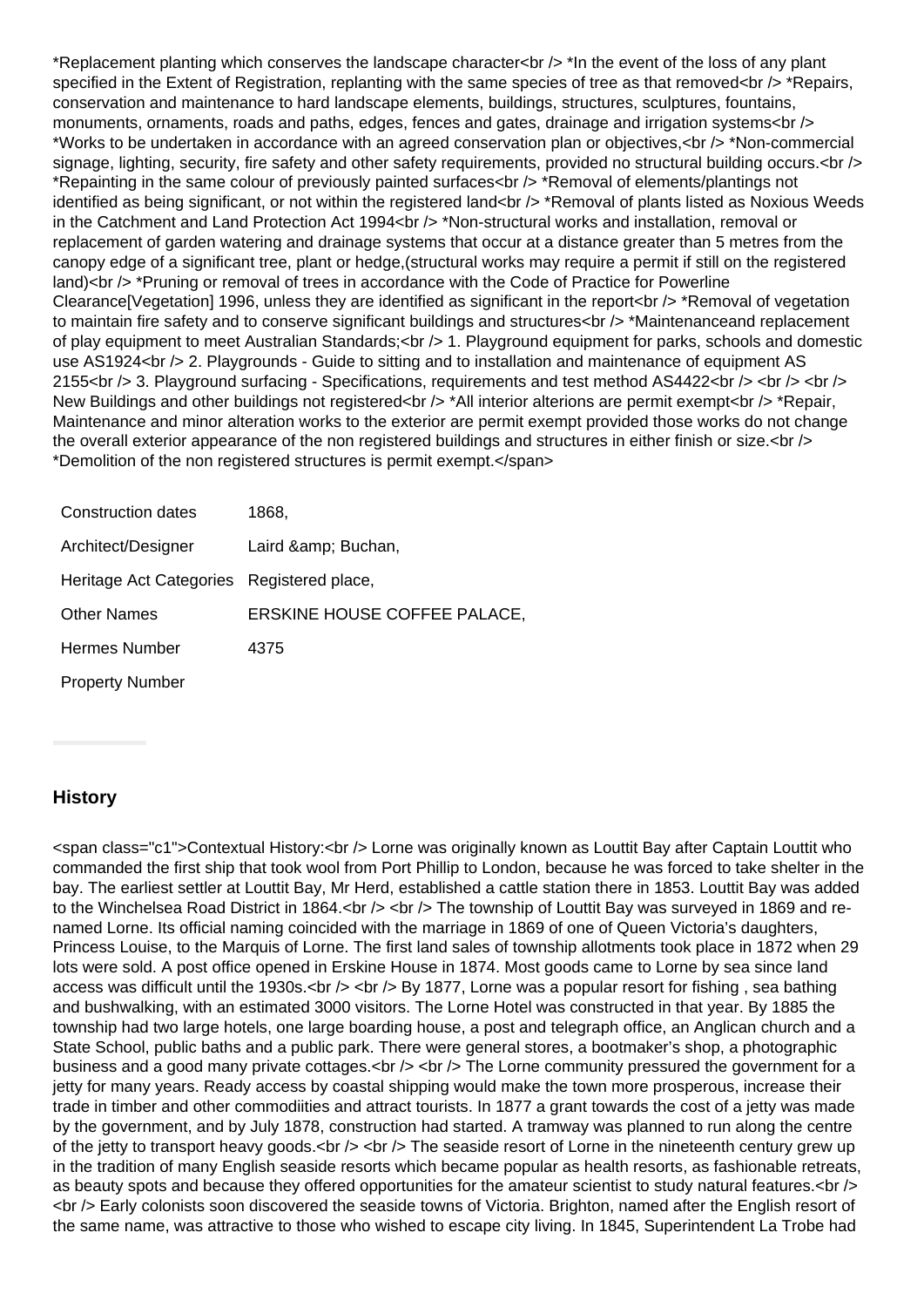a small cottage at Queenscliff to which he took his family at weekends.<br />> <br />> Health Resort<br />
Lorne's attractions as a health resort were much publicised. The Australian seaside resorts followed English precedents in advertising themselves as the place for invalids and jaded workers to recuperate in the healthful air and water at the beach. Thus Lorne was extolled as the Australian Torquay. The English Torquay was well-known as a refuge for consumptive invalids. The Lorne Bulletin mentioned in February 1881 that Mrs Mountjoy was busy caring for several bad cases of consumption amonst the guests. As the infectious nature of tuberculosis was not understood at that time, this news would not have deterred potential guests. Lorne was a suitable place for more robust health seekers who were in need of a change of scene since it had the advantage of offering healthy walks to picturesque waterfalls and fern gullies as well as sea air and healthy sea bathing.'<br />>  $\leftrightarrow$   $\leftrightarrow$  History of Place:<br />> The Site<br />> Erskine House is located in the main street of Lorne, just over the Erskine River, on a flat site between Mountjoy Parade and the beach. The site originally extended to the Erskine River, but land to extend the Deans Marsh Road was appropriated by the Country Roads Board and the local Caravan Park is now located on what was the orchard and vegetable garden of Erskine House. The Mountjoy land also took in what is the present Mountioy Parade and in about 1879, an exchange of land was made. The Mountioys gave up the Mountjoy Parade land betwen Otway Street and Grove Road in exchange for a piece of river flat above the bridge which they used as a market garden until about the Second World War. It is now the site of another caravan park.<br /> <br />The Designers<br />> The details of the early stages of the construction of Erskine House are not known. It is unlikely that an architect was employed in the early years. As an early visitor, Elaine MacDonald, commented:  $\langle$  br  $\rangle$   $\leq$  br  $/$  The first Erskine House was a low building with three gable ends separated by verandahs on to which small bedrooms opened by french doors. .. additions were built without the slightest idea of their looking well or being related in material or design to the previous bits and pieces. $\langle$ br  $/$ > $\langle$ br /> The gardens of Erskine House were first laid out in 1875, when Mr Jesse Allen came to Lorne and was employed by Thomas Mountjoy to lay out the garden and the orchard. The orchard was located beside the Erskine River. The property was fenced in 1875.<br />> <br />> The Geelong firm of Laird and Buchan were employed to design the extensions of 1936 and 1939, and their design of the facade has remained to the present day. The firm was established in Geelong in 1890 as Laird and Barlow. John Angus Laird was born in 1862 at Eddington Station in the Western District. After an apprenticeship with architect Joseph Watts, he rose to become Watts' supervising architect. He commenced practice in Geelong on his own account in December 1890 and took New Zealand architect Fred J.Barlow into partnership in 1891. The practice gained early success by winning first prize of the open design competition for the Geelong Show Grounds and Grandstand. Laird taught at the Gordon Technical College within the Department of Architecture and was also on the Council. Buchan was apprenticed to the firm in the 1890s and became a partner in 1908, when the Laird and Barlow partnership was dissolved.<br /> <br />The practice of Laird and Buchan was a prolific one with work of every description, mainly in Geelong and the Western District until 1938 when the firm opened an office in Melbourne. Their work in religious architecture included Sunday Schools and churches for every denomination. The firm were architects for Geelong Grammar School over a long period, designing some buildings and superintending the erection of others by outside architects. The firm had strong connections with the Gordon Institute in Geelong and designed several of the Institute buildings, such as the Lascelles Chemical Laboratories (1921) and the Bostock Memorial Building (1928). <br /> <br />> The choice of Laird and Buchan as the architects for the 1930s extensions to Erskine House was understandable, since not only was it a major local architectural firm. but Mr Tom Buchan and his wife had been quests at Erskine House from at least 1911.<br />> <br />> The extensions to Erskine House of 1936 and 1939 received favorable attention in the architectural columns of the Argus in 1939. The architects had designed the exterior and interior of the new section of Erskine House. The detailed descriptions of colour schemes, carpet, tiling and textiles used in the furnishing of the principal rooms demonstrate the close attention Laird and Buchan gave to the integration of the exterior and interior of their design. Robin Boyd includes Erskine House in his 1947 publication "Victorian Modern" as example of the "Victorian type" of modern architecture, projected up to three stories.<br />> <br />> <br />The Building of Erskine House<br />> The Mountjoy family went to Lorne in 1864 to take up the Louttit Bay run of 17,280 acres. The first building on the site was a two-room house belonging to the Mountjoys. This was added to as the family found that "summer visitors would be more profitable than chancy crops grown twenty miles from a country railway station" In 1865, Mountjoy paid rates of £2.1.3 for a large house and £55 for land. By 1868, the Mountjoys had enlarged their premises and have started to take paying guests. In 1870-71 Thomas and Caleb Mountjoy paid £18 in rates on 44 acres freehold and a house. In 1872 stables were built.<br />> <br /> A visitor in 1872 described a visit to Erskine House :<br /> <br />I found that Mr Mountjoy had erected a large, substantial wooden building (there is a fine cellar underneath) in which he can, when required, provide 40 beds. During the summer he will, doubtless, find his catering abilities taxed to their utmost - for few will care to camp out when they can obtain clean beds, and substantial meals, at 1/- each. I was really surprised at the low charges made, and the liberal manner in which we were treated - having unpleasant reminiscences of paying 4/- for a chop, at a certain fashionable seaside township.<br /> <br />The Mountjoys were paying rates of &pound; 25 in 1872. From 1873 until 1875, the property was described as "44 acres land, boarding house and Stables. (Temperance Hotel)" and the rates were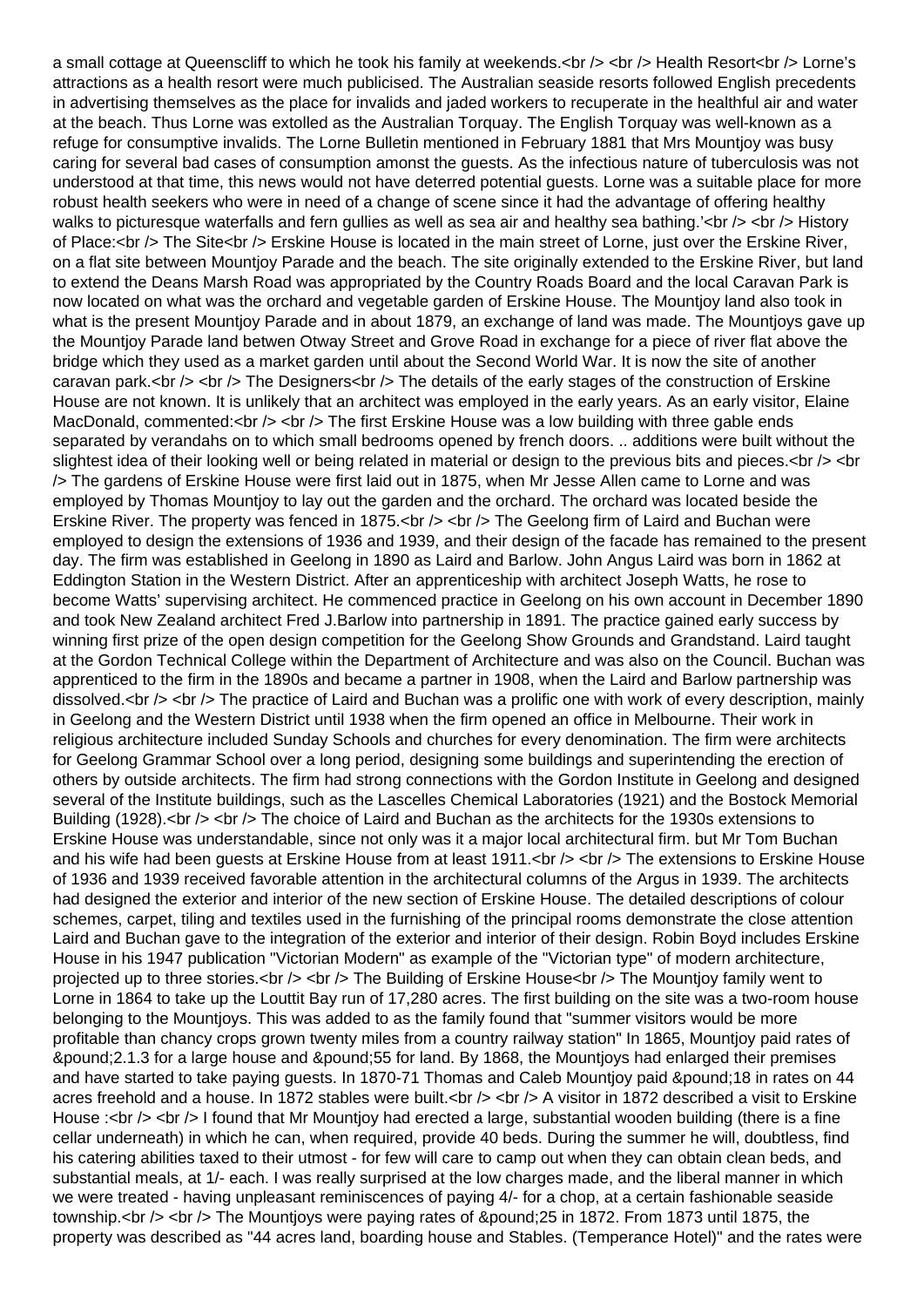increased to &pound:40. In 1876 the description was for "44 acres boarding house and gardens fenced".<br  $\sqrt{2}$ <br /> By 1875, the premises were "about to undergo enlargement". The rates increased to &pound;45, and the rate collector's description mentioned gardens and an orchard, fencing and outbuildings. In 1876, the rates increased again to £56.<br /> <br /> The name Erskine House is first used in 1877. At this time, another dining room and a long suite of bedrooms were added. The rates were now £100 for the "boarding house". The rates increased to £200 in 1878-79. In June 1882, a two-storey brick front and a billiard room was to be added to Mountjoy's Hotel.<br />> <br /> In 1888, Mountjoy sold to the Mountjoy Lorne Estate Company and William Mountjoy stayed on as Manager at £350 a year. In 1890, the ballroom was constructed. A septic system of sewerage was installed in 1903. $\lt$ br  $\lt$   $\lt$   $\lt$   $\lt$ h a newspaper report of 1907 mentioned a raspberry tea given by Mrs Long of Bendigo in the cafe. (Now Meeting Room No. 4. 5 or 6) In 1908 gas lighting for ballroom and tennis court, balconies and croquet lawns was installed. Reference was made in 1908 to the quadrangle , or the Old Quad, as a gathering place for the visitors. A motor garage for 20 automobiles was constructed in 1916. The first mention of the Recreation Hall came in 1916.<br />> <br />> <br /> In September 1929, the erection of a spacious lounge and additional rooms was announced. $\langle$ br  $\rangle$   $\langle$   $\rangle$  Use of the Buildings and Land<br /> Erskine House is in a central position in Lorne on Mountjoy Parade. The Post and Telegraph Office was located there from April 1874 until 1888, when the Post Office moved to Mountjoy Parade. Thomas Mountjoy was the first Post Master at a salary of £10 a year. He was succeeded by Miss Alice Fyans in 1882. The Mountjoys encouraged the use of Erskine House for concerts and entertainments, for church services and as the local post office, making it the hub of the small community of Lorne all year round. Erskine House was a significant employer in Lorne: local people were employed in building and maintenance, in the provision of food, and as housemaids, kitchen staff and waiters.<br />> <br />> /> James T. Anderson, who arrived in Lorne in 1878, remembered meeting on some Sundays for service and hymn-singing in Mountjoy's [Erskine House] dining room. His sister was christened there. Anglican services were held there until St Cuthbert's Church of England was built in 1880. In turn, the guests at Erskine House contributed to the life of Lorne during the season. The largest part of the congregation at the Presbyterian Church in February 1918 came from Erskine House.<br />
the largest part of the congregation at the Presbyterian Church in February 1918 came from Erskine House.<br / /> <br /> The Mountjoy family were active in Lorne affairs. Thomas Mountjoy was one of the first trustees for the Cemetery gazetted in 1878. Thomas was also a member of a committee to build the Anglican Church and one of those who petitioned for a footbridge over the Erskine River. Mrs F. Mountjoy and Mrs K. Mountjoy were part of a Ladies Committee working to establish a Free Library in 1884.<br />> <br />> The Journey to Erskine House<br />> The coaching service operated by the Mountjoys to bring visitors from the Melbourne train to Lorne by coach began in 1878. Cobb and Co 's service, under the name of the Western Stage Company, began in November 1877, locating their stables near the Grand Pacific Hotel. They advertised a tri-weekly service between Winchelsea and Louttit Bay, advertising in conjunction with the Grand Pacific. The company was soon edged out by Mountjoys. Mountjoy employed drivers and grooms to look after the ninety horses kept for the service. Eight men were employed in the blacksmith shop at Erskine House. A livery stables accommodated visitors ' horses. The extension of the Melbourne -Geelong railway to Winchelsea in 1876 made the journey a little easier, and in 1891, the line was extended to Dean's Marsh. The journey from Melbourne began by an early train to Geelong , a stop for breakfast, back on the train as far as Birregurra, before changing to a little train for the branch line to Deans Marsh, and finally a two and a half hour's coach journey to Lorne. The red mail coach drawn by a team of six horses gave the visitors a hot and dusty journey over the twenty miles to Lorne. Despite the lack of creature comforts, the rigours of the journey were soon forgotten as the visitors threw themselves into the social life of Erskine House.<br /> <br /> The first car to arrive in Lorne was on 16 February 1906. The first visitor to Erskine House who arrived by car over "the tortuous mountain track to Lorne safely and without mishap" was Mr J. Bell of Geelong. Mr Bell had to spread canvas over one or two pieces of the road and took five hours for the journey. By 1916, visitors were assured that a motor garage was available to accommodate their cars during their stay.<br /> <br /> The Visitors<br />>The first visitors to Lorne were attracted by the sea and river fishing. Most of these visitors came by rough mountain tracks from the plains of the Western District. $\langle$ br  $\rangle$   $\langle$ br  $\rangle$  A visit from the Governor of Victoria, Sir George Bowen, in 1873, publicised not only Lorne but the Mountjoy guest house.<br />
localled to the Mountjoy guest house.<br />
localled 1973, publicised not only Lorne but the Mountjoy guest hou <br /> By the early years of the twentieth century, fishing, shooting, bushwalking and sightseeing were the main attractions at Lorne. In January 1907, Erskine House guests numbered 163, with visitors from every state of Australia. $<$ br  $/$ >  $<$ br  $/$ > In the nineteenth and early twentieth century, visitors to Lorne tended to come from the leisured classes. As a holiday place, Lorne's appeal was not universal. It catered mainly for a well-to-do middle class who had the means and the leisure to enjoy it. The upper class frequently owned their own holiday houses at seaside resorts. The working class generally could not afford holidays; they worked a six day week and if they did visit the seaside, it was to places accessible by public transport and as a day-trip.  $\langle$ br  $/$   $>$  The arduous journey from Melbourne deterred many, but at the same time added to its charms for those who appreciated the exclusivity of Lorne. Paradoxically, part of Lorne's appeal was its very difficult access at least up until the completion of the Great Ocean Road. That it was known to a small number of Victoria's population gave it value to those who were fortunate enough to go there.<br />> <br />> Eight guest houses in Lorne were advertised in the tourist guide Where to Go in 1915, nine in 1926, 15 in 1941, 16 in 1950. By 1961, the number had decreased to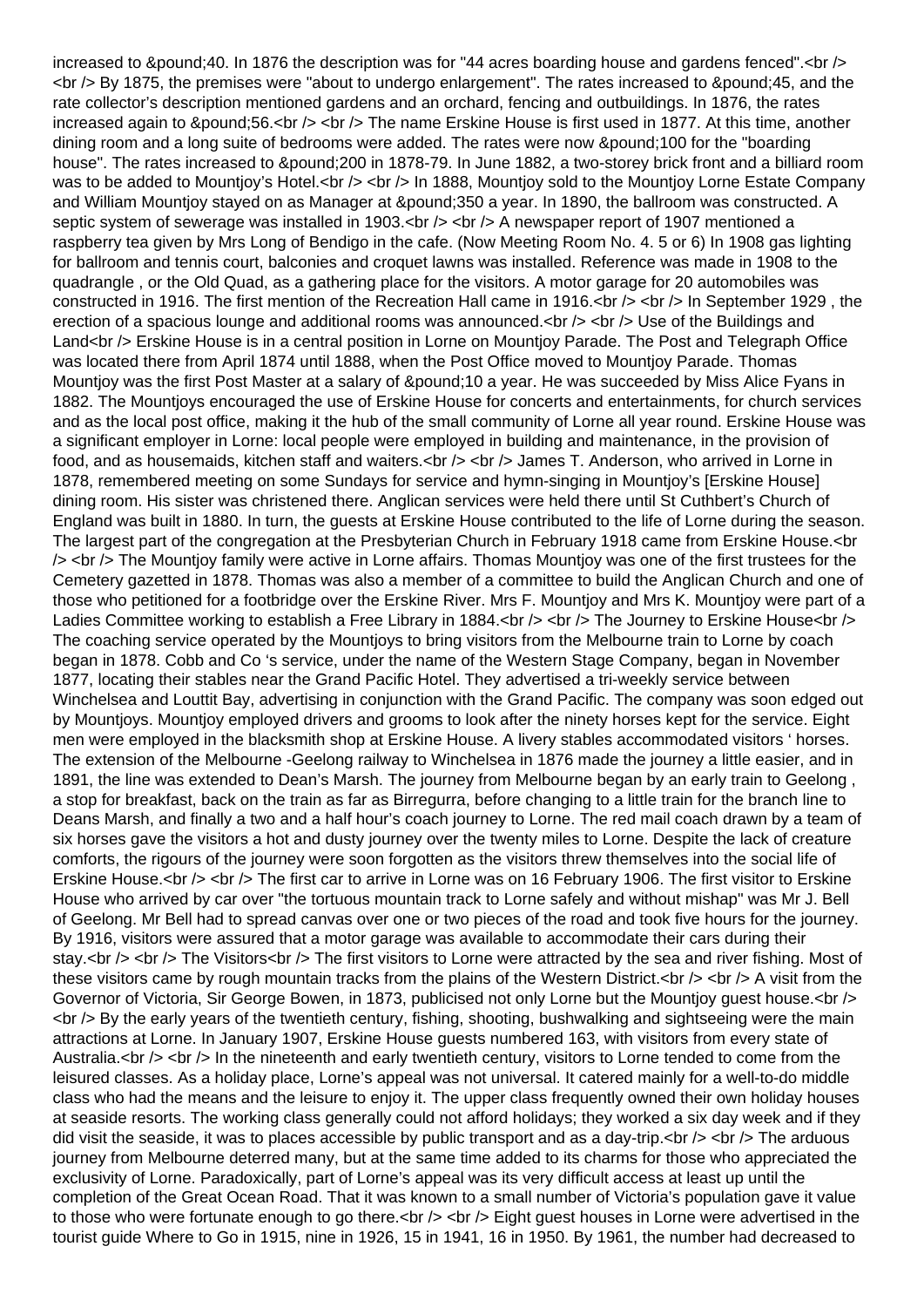13. During the 1920s, the guest house was at its most popular in Victoria. Numbers of visitors to guest houses declined during the depression of the 1930s and during the Second World War, but revived for a time after the war.<br /> <br /> Photography at Lorne<br />>The presence of a resident photographer at Lorne by 1885 testifies to the popularity of the resort. Many tourists sought a photographic record of their visit. During the tourist season a photographer used to go out to Erskine Falls to photograph the regular tourist party from Erskine House eating their picnic lunch. He would develop the prints during the afternoon and take them up to the Erskine House dining room in the evening to take orders from the diners. Another popular spot used as a photographic backdrop was the foot bridge built in 1880.<br />> <br />> Holiday Activities<br />> Activities at Erskine House consisted of outdoor activities and indoor entertainments for the guests. Walking to inspect the various beauty spots around Lorne was an essential component of a stay at Erskine House. The range of outdoor activities available in Lorne included fishing, especially crayfishing in the rock pools, swimming and later surfing, walking and picnicking. Back at Erskine House, the hosts offered golf, croquet, cricket and tennis.  $\langle$  br  $\rangle$   $\leq$  or  $\prime$  The highly organised holidays followed a time-honoured tradition, though there were opportunities for incorporating new ideas for recreation in the programme. A new committee set up from amongst the guests each week in the high season to organise their own fun lessened work for the staff. For example, guest Mr H.V. McKay, the inventor of the Sunshine Harvester, was chairman of the activities committee in January 1916. Tennis, golf and croquet tournaments were regular events. A cricket match between Erskine House and the rest of Lorne was a popular fixture. Sports programmes were popular, featuring potato races, sack races and Siamese races, with afternoon tea served on the lawns and the prizes distributed in the quadrangle. The names of the winners were published in the Geelong papers. $\langle$ br  $\rangle$   $\langle$   $\rangle$  Concerts were a way of showing off the talents of the quests and also a way of raising funds for local causes. A grand concert was held in February 1890 in aid of the All Saints Church of England parsonage building fund. Guests provided much of the music for dances and concerts. At the New Year's Eve ball at Erskine House in 1911music was supplied by visitors at Erskine and from the Grand Pacific Hotel. An Erskine House orchestra was formed one year and a pianist was always in demand for dancing. In 1914 the Spaghoni Choral Society was formed, presumably by an enthusiastic group of visitors who would perform "at any time or place in which the spirit moves them. They would burst into song at afternoon tea, they can improvise an air to commemorate a croquet match, they can awake the morn or sentinel the night."<br />>>> <br />
downthstrangle and intervalsed and intervalsed and intervalsed and intervalsed and intervalsed and interv /> A typical week at Erskine House in 1906 offered guests a dance each evening, a progressive euchre party, an impromptu fancy dress ball, a dance with tableaux and charades, and a minstrel entertainment. During the day, excursions to beauty spots around Lorne , and a croquet tournament were available. In January 1907, "picnics, fishing, shooting parties and driving excursions" were arranged for the guests. Lorne's fern gullies and fairy glens attracted many walking parties and a report by the columnist "Penelope" in January 1907 noted that "One never sees a solitary individual going exploring. No, the welkin rings with the laughter and merry chatter of twos and threes, who with improvised Alpine stocks sally forth".<br />> <br />> <br />The annual fancy dress ball was sometimes held in February, sometimes in April. The later date had some advantages because guests could occupy themselves devising costumes if the uncertain weather prevented outdoor activities. Prizes were awarded for the most ingenious. Favourite costumes included "Chinamen", geisha girls, shepherdesses and Indian squaws. A Salmagundi Evening was held in February 1906 which combined concert and dance, tableaux and charades.<br >>
< /> <br /> At Christmas and Easter, a semi-sacred concert was considered suitable for the occasion. At the Christmas Eve dance and concert, Father Christmas distributed gifts to the children at nine o'clock.<br />> <br /> The entertainments at Erskine House were often organised to benefit local or national causes. The Erskine House Pierrots gave two performances in February 1918 in aid of the Coast Road Memorial for Fallen Soldiers, raising almost £ 20. On New Year's Day 1916 the whole of Erskine House was given over to fundraising for the war effort. The profits from this and other functions enabled the committee to send £35 to the local branch of the Red Cross, £25 to the Lady Mayoress's Patriotic Fund and £25 to the Defence Department to endow a cot in the Base Hospital.<br />> <br />> The association of Erskine House with Lorne was so strong that at times the Geelong newspaper column "Jottings from Lorne" consisted only of happenings at Erskine House. The activities at Erskine House often involved visitors staying at the Grand Pacific Hotel , the Lorne Hotel or from private houses. For example the annual "Track Concert" in January 1911 to raise money for the Lorne Progress Association for the opening up and maintenance of local walking tracks and suspension bridges was a cooperative effort. Parties from the Lorne, Pacific Hotel and various houses as well as the Erskine House guests packed the Erskine ballroom and "standing room was at a premium". Other local causes for which Erskine House guests raised money were for a Bush Nurse to be employed at Lorne and for a life line for the beginnings of the life saving club in 1911. Both these endeavours would be beneficial to Erskine House, the guests and the local community. The habit of many families to stay at Erskine House year after year must have encouraged participation in such local causes.<br />> <br /> Links with Geelong and the Western District were also strong. The lists of Erskine House visitors published in the press included many Geelong families, such as the Bells and the Carrs. The meetings of the Mountjoy Lorne Estate Company were held twice yearly in the Exhibition Hall, Geelong, and several of the directors were Geelong businessmen. The company was also involved in the land subdivision of Lorne in the 1890s. This would tend to intensify their interest in improvements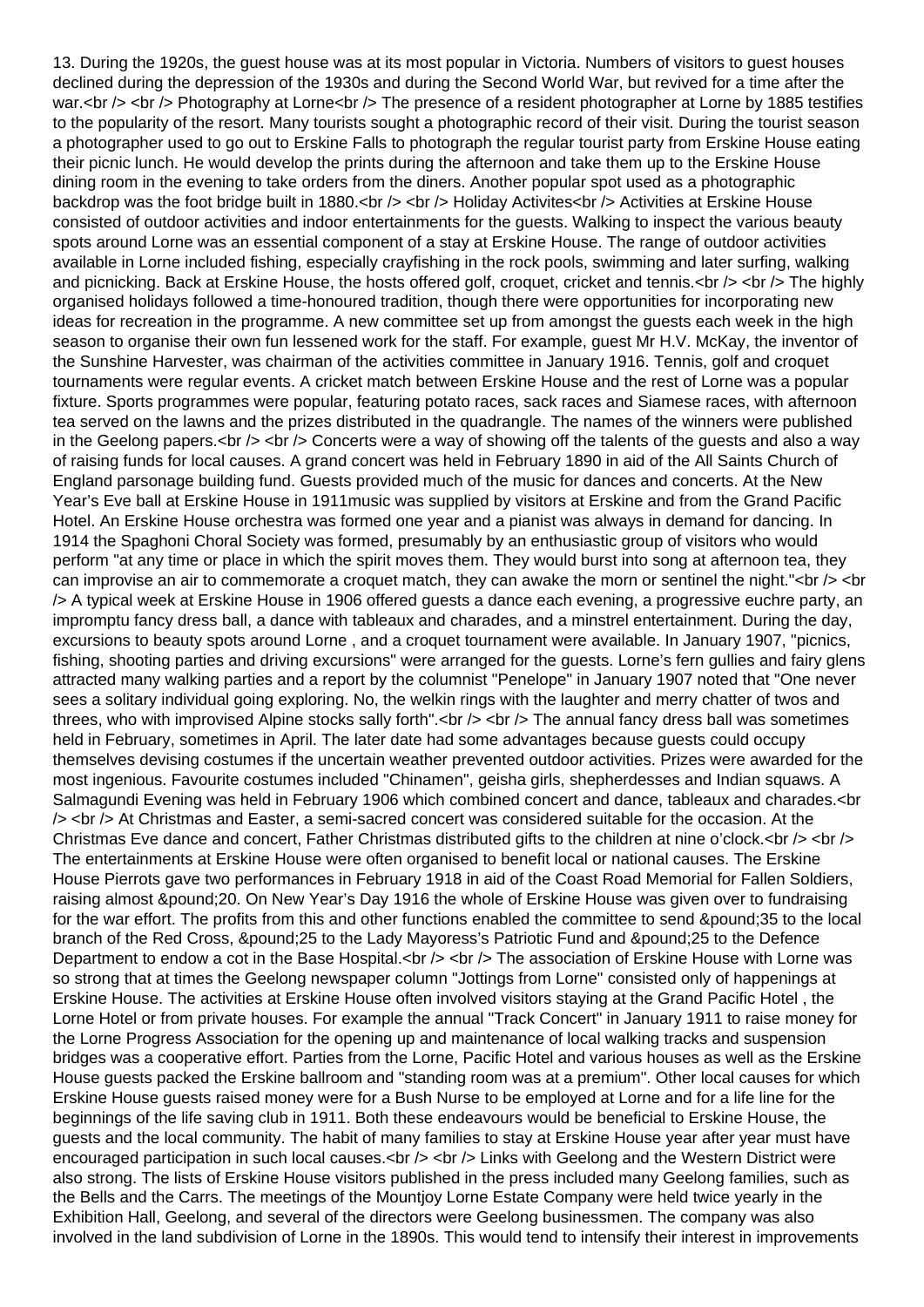for Erskine House as well as for the town. The Secretary in 1890 was Horace Frank Richardson (1854-1935). Richardson was a Geelong produce merchant and auctioneer, who became a Member of the Legislative Council for the South-Western Province from 1912 to 1934 electorate. He was the largest shareholder in the Company and later became the chairman. Richardson was frequently noted in the press as staying at Erskine House with his wife. His produce company supplied provisions for the guest house. In 1915 the Honorable Mr Richardson was urging the Minister for Public Works to construct a weir to dam the waters of the Little Erskine River about a mile from the township and form a lake "which would add considerably to Lorne' natural attractions". He arranged an inspection at which Mr J. T. Anderson, President of the Lorne Progress Association , Mr Birchnell, Chairman of the Erskine House Amusement Committee, and Donald MacDonald, journalist were present. This move, although it came to nothing, illustrates the merging of the interests of Lorne and Erskine House as well as the business interests of the Geelong shareholders.<br />> <br />> <br />The ceremony for the beginning of the construction of the Great Ocean Road in 1919 illustrates the involvement of Erskine House in community events. The Premier and his party travelled as far as Deans Marsh by train, and were taken by Mountjoy coaches to the place of ceremony at Lorne. Lunch was provided by the Mayor of Lorne at the site, but the inaugural dinner and speeches took place at Erskine House.<br />> <br /> Families tended to return to Erskine House year after year: they formed friendships and attachments to Lorne which lasted a lifetime in some cases. The close attachment to the guest house and Lorne was such that some guests had "made Erskine House their holiday home since childhood". One man is reported to have come to Erskine House every year for sixty years; another, Mr Tom Mullins, was "a mere new boy of 27 years".<br />> <br />> < The pen and ink sketches of Lorne by Public Works Department architect, George Brougham Herbert Austin, include views of Erskine House in about 1890. Austin was the architect for the the Melbourne State College building ( 1888), the Melbourne Magistrates Court ( 1911) and the Mount Buffalo Chalet (1909). His design for the Chalet may well have been influenced by his knowledge of Erskine House.<br />> <br />> One of the best known Australian journalists of the time, sporting and nature writer, Donald MacDonald started coming to Erskine House as a bachelor in the early 1880s, when he stayed in the original farmhouse. He continued to visit every year until his death in 1932. MacDonald was the first Australian war correspondent at the South African war during which he was beseiged at Ladysmith. "His despatches were discussed in every home and hotel bar". MacDonald's nature writing for children was particularly influential for generations of Australian children, because it encouraged them to appreciate Australian flora and fauna. It is likely that his annual visits to Lorne and the beauties of its surroundings inspired some of his nature writing. The untouched and unspoilt quality of the wilderness around Lorne was of particular appeal to him. His attachment to Lorne and Erskine House was a local legend. In 1899, he saved the life of another visitor, well-known singer Adelaide Bruce, who was in danger of drowning, but refused publicity for his action. His name appears as a performer in the newspaper reports of Erskine House concerts, and his enthusiastic participation made many an Erskine House dance a success. He led the daily walks to Erskine Falls and elsewhere during his stay, acting as unofficial guide to newcomers. MacDonald wrote the text of architect G.B. Austin's Pen and Ink Sketches of Lorne, published in 1890. The autobiography of MacDonald's daughter, Elaine, includes an acerbic account of her family's annual visits to Erskine House from the 1880s. She describes the change in atmosphere after the Mountjoys retired. "For many years afterwards we had to put up with an extraordinary degree of inconvenience and discomfort". The bedrooms were "wretched, dark little kennels", furnished with narrow iron bedsteads and washstands but no wardrobes . The weekly tariff of 35 shillings for a single room and two guineas for a double, was similar to any good seaside hotel, but, she implies, the rooms were less comfortable.<br  $/$  > <br /> Despite her negativity about the physical comforts of Erskine House, MacDonald is captivated by Lorne and its beautiful surroundings, as well as by the convivial atmosphere of Erskine House, which remained even after the retirement of the Mountjoys, She notes that the clientele of Erskine House were well-to-do. Wealthy city and country people<br /> <br /> put up with it and came year after year with their families, and the children grew up and married and still went there every summer with their children, Nowhere else did old and young have so good a time and the place had grown a tradition - the January and February crowd anyway - being one big family. As there were no cars people did not rush off to the next place down the coast after two or three days. After a journey so long and arduous they stayed put for weeks, isolated from the rest of the world. $\langle$ br  $/$ > $\langle$ br  $/$ > $\rangle$ Matchmaking<br />>>>> Newspaper columnist "Penelope" suggested in 1907 that many marriages were made in Lorne. "All over our fair Australia, we meet folks ... who say "Oh, yes. We met at Lorne, didn't we, dear."" The meeting of suitable partners was possible at Erskine House since visitors seemed to come from a homogenous social background and the many activities arranged for guests gave opportunities for young people to meet and make friends. The isolation of Lorne before the days of the motor car made for conviviality as the guests made their own fun.<br /> <br /> Change at Erskine House<br />> Between the two world wars, and especially after the official opening of the Great Ocean Road in 1932, the outside world started to impinge on the cosy atmosphere of Erskine House. Exhibition tennis matches at Erskine House between four Victorian players in January 1919 drew a large crowd. International champion Alf Dunlop and local Geelong champion Victor Carr played interstate players England and Baird and a singles match delighted local supporteers of Carr who defeated Tasmanian champion, S.P. England. Dunlop, who had been captain of the first Australasian Davis Cup team to reach the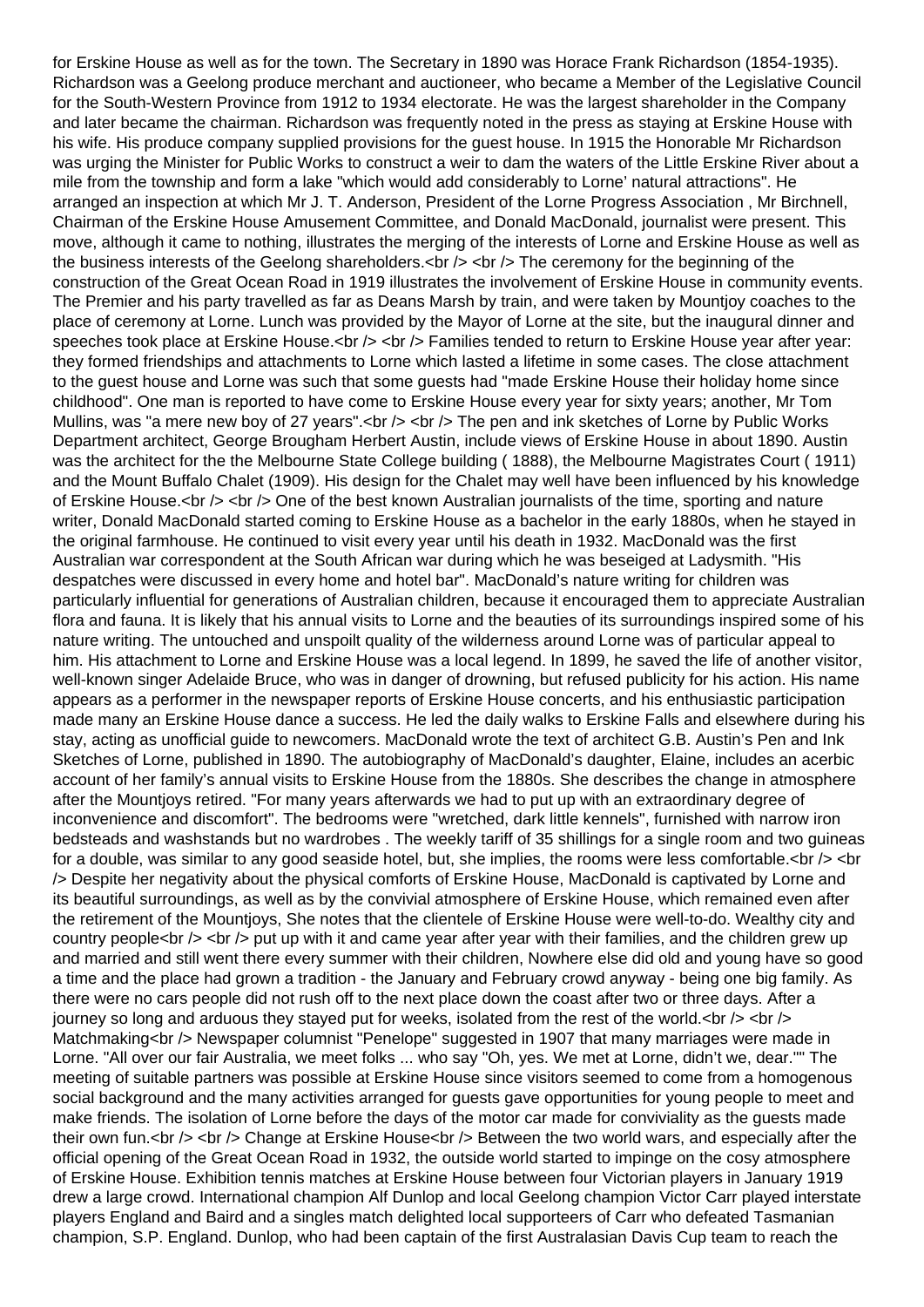finals in 1906 and was in the winning teams of 1909 and 1911, was a well-known figure. But what looks like an innovation turns out to be linked with the traditional family atmosphere of Erskine House. The report of festivities in the summer of 1907 record Victor Carr and A. L. Baird as winners of tennis tournaments. The Carr family had been regular and active visitors to Erskine House over many years. Alf Dunlop was married to Lucille Treadway, the daughter of the owner of Treadways' Department Store in Melbourne. Mrs Treadway was listed amongst the guests at Erskine House in 1916.<br /> <br />> The summer of 1930-31 attracted throngs of visitors to Lorne. The surf was excellent and the weather perfect. The guest houses were "packed to their utmost" and many were turned away from the camping ground. The number staying at Erskine House rose to 300. At that time, a change in the organisation of Erskine House's entertainment may be discerned. Instead of amateur music and theatricals organised by the visitors themselves, professional entertainers were engaged for New Year. The Warrick Lever Golden Night Band was engaged to play on New Year's Eve. Miss Audrey Esmond (English contralto) and the well-known London comedian, Mr Dean Chant were also appearing. As well as arranging sporting activities amongst themselves, guests were invited to watch sporting celebrities. An exhibition of diving and swimming was given by Miss L. Beaurepaire and Mr Shippen and Mr Levison , who were arranging a swimming gala on New Year's Day 1931.<br />> <br />>> Seabathing to Surfing<br />
>> The Lorne Sea Bathing Company operated a sea bathing establishment in about 1879 on the beach opposite the present Uniting Church in Mountjoy Parade. This was a Mountjoy enterprise: in 1880 the Company employed a local woman, Polly Gay, as the caretaker. The saltwater pool. with some form of sharkproof fencing around it, was divided in two, to separate men and women bathers, with male change-rooms on one side and female change-rooms on the other. It was described in a newspaper report of February 1882 as enclosed by high fencing extending 300 feet into the bay which gave "both safety and comfort to the luxury of sea bathing within the enclosure". The baths were destroyed by the vicious easterlies in the early 1880s and were not replaced.<br />> <br />> At about the same time, the Mountjoys built a male bathing house or change room at one end of the beach in front of Erskine House for their male guests and a female bathing house at the other. As Elaine MacDonald explained, mixed bathing was still many years away in the 1890s: the girls and the men bathed half a mile apart. The etiquette of the time required that, although the garden gate of Erskine House opened on to the sand, no one ran across the sand in bathers and a wrap. "Dear me, no! One went to the bathing shed and returned from it fully dressed. Even in a dressing gown that covered her from neck to toe, a lady would have been too undressed to risk being seen by a gentleman."<br >>
draman."< /> <br /> Until the late eighteenth century, seaside resorts in Europe hardly existed. The sea was feared as dangerous, not as a source of health or pleasure. But by 1800, seabathing and breathing the healthy air at the seaside was regarded as a healthful exercise, recommended to those enervated souls who needed the stimulus of sea air and water. The restorative seaside holiday became a familiar prescription in nineteenth century fiction for heroines who were ailing.<br />  $\lt$  />  $\lt$  /> Sea air and sea water were seen as medicinal, rather than a means of enjoyment. In the eighteenth and nineteenth century, the beaches were used by the leisured classes for picnicking, paddling and promenading , breathing the healthful sea air. Seabathing was recommended as a health measure, not a pleasurable experience; it consisted of a short immersion in cold water, repeated at suitable intervals according to a doctor's prescription. The shock experienced from the coldness of the water in the early morning was considered part of the treatment. Sea bathing for pleasure alone was somewhat suspect, an activity associated with the lower classes.<br  $/$ > <br  $/$  In 1880, a petition was sent to the Winchelsea Council from Lorne residents complaining that persons were bathing in the Erskine River at all hours of the day and asking for a police<br />> constable to be stationed at Lorne "to remedy this nuisance". This was because some were bathing "in a nude state", and the respectable could not walk by the river or the sea without being shocked. Bathing at all hours of the day was looked on as offensive to respectable people. In the early morning, bathers could bathe in private. Even those who wore swimming costumes avoided the company of the opposite sex, because the neck to knee costumes of the 1890s were transparent when wet, making the wearer look like "a nude figure painted navy-blue." In 1903 the regulation forbidding daytime bathing was repealed. Mixed sea bathing was viewed with deep misgivings, but gradually gained acceptance. An account of changing mores is given in a newspaper report of 1911 when a female bather fainted in the water at Lorne. The reporter stressed how fortunate it was that the "two stalwart young swimmers"' [male] were present to carry her to safety.<br />>> <br /> Surfing is mentioned as an activity enjoyed by Erskine House guests in 1916. This probably means surf bathing rather than board surfing. Surfing was slow to take off in Australia: it grew out of the use of boards within the life saving movement. The introduction of the Malibu board in the summer of 1956-57 began the popularisation of surfing. The materials used for making surfboards started out heavy and solid in the 1920s , then changed to a cumbersome hollow plywood. Rubber surfboards began to appear in the 1930s. In the later 1950s, short lightweight balsa surfboards reinforced by fibreglass, revolutionised Australian beach culture. It did not become a recognised sport in Australia until the early 1960s.<br />> <br />> <br />> Tourism in Lorne<br />>> During the Second World War, petrol rationing affected the number of visitors to Lorne and Erskine House. Since the 1950s, increases in car ownership and access to air travel has meant that holiday destinations of Victorians have diversified, within Australia and overseas. Nevertheless, Lorne remains a popular tourist resort. Lorne is more accessible from Melbourne since the building of the West Gate Bridge, and numbers of visitors have increased.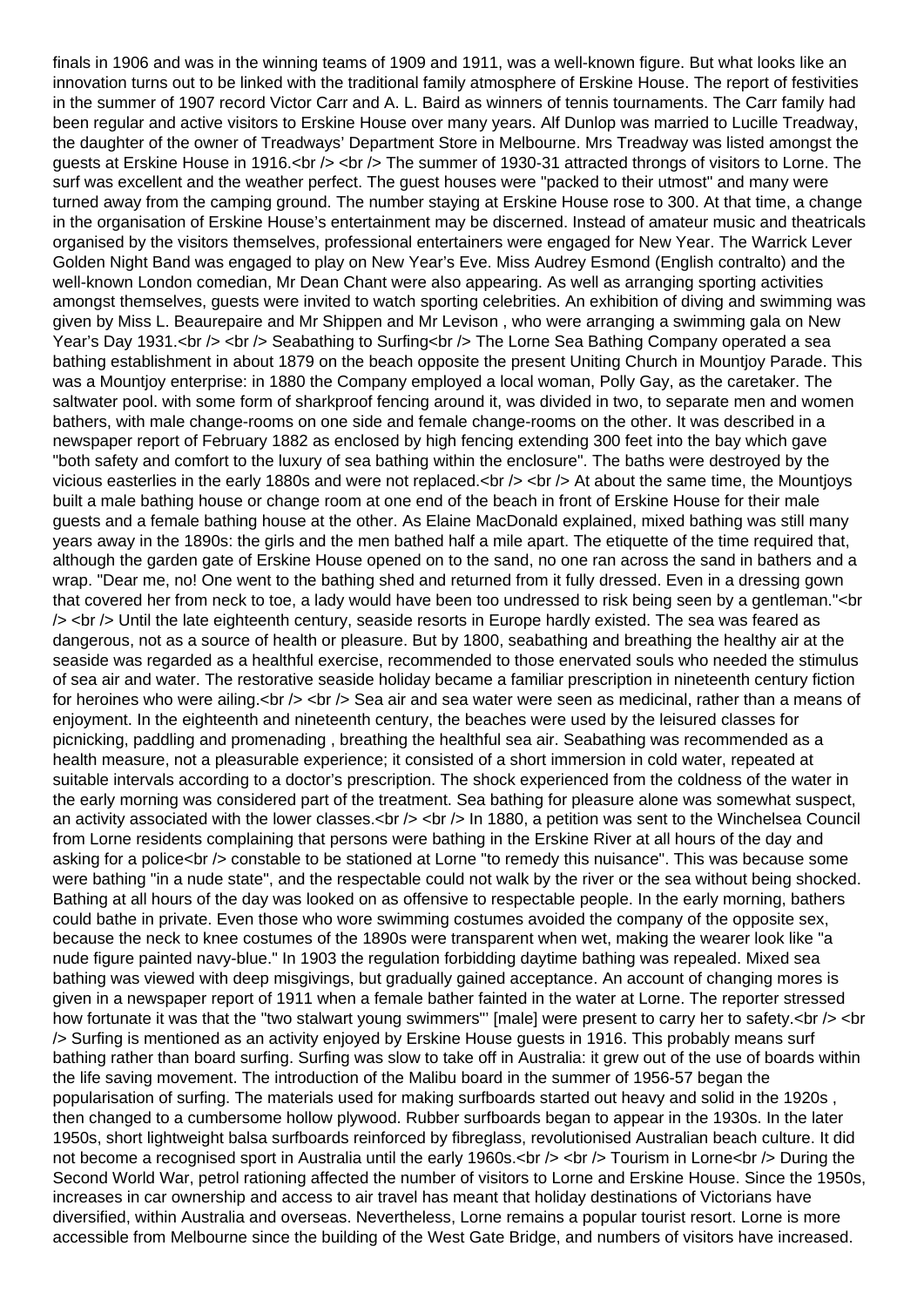Around 85,000 people visit Lorne each year.<br />> <br />> < Since Erskine House was purchased by the Victorian State Government in 1974, it has been used as a guest house in the high season and as a conference venue for small community, professional, church and school groups for the rest of the year. Only two major guest houses remain in Lorne, Erskine House and the Chalet.<br />> <br />> <br />
Historical Associations -Social Value<br />
lettions - The social value attached to Erskine House has much to do with the thousands of people who stayed in or visited the place since it was built.<br />> <br />> Social value has been defined as having meaning for a community. Erskine House has had meaning for the community of Lorne from its beginnings in 1868. Although it was not the only guest house in Lorne, it was the first and the largest and its activities involved not only Erskine House guests but the patrons of other guest houses and hotels and those staying in private houses as well as those who were permanent residents of Lorne. Its entertainments included fundraising for the benefit of the town. E.g for walking tracks, Bush Nurse, life saving equipment. Although its importance to the town is less because of the changes in the way Lorne operates in the 1990s, it still is an icon to many.  $\langle$  br  $\rangle$   $\langle$  = Erskine House has social value for many people outside Lorne. Those who visited Erskine House from all over Victoria over many years became very attached to the place. There is a continuity of attachment in that many people still visit the place where they spent happy holidays. It is remembered fondly as an important meeting place. Erskine House retains landmark significance for those who visit the town, whether or not they have stayed there. Part of Lorne's attraction has been that it is a place where the beauties of the surrounding area exemplify the diversity of Australian landscape. Lorne brings together coastal and mountain scenery. Its siting on the coast, surrounded by steep and heavily wooded country, has limited the size of the town. Unlike most Australian towns, it cannot stretch out further and further as it grows: its land resources are finite.<br />> <br /> There is a revival of interest in staying in guest houses and bed-and-breakfast establishments in the 1990s. The particular atmosphere of a guest house rather than the impersonal nature of motel accommodation is sought after once more. Thus the social value attached to a guest house that has been operating for more than 130 years applies both to the past and the present.<br />> <br /> The identification of Erskine House with Lorne is no longer as strong as it was. Lorne has grown into a cafe and surf town, a town which is inundated with tourists for most of the year. It depends on tourism for its life, yet the permanent community has its own culture. However, Erskine House has a strong historical association with the development of Lorne into one of the best-known seaside resorts in Victoria. $\text{ch }$  />  $\text{ch }$  /> A place exists because people continue to interact with it. The holiday activities associated with Erskine House have taken place both within the grounds and in the wider area of Lorne. Thus cooperative enterprises have regularly involved permanent residents, visitors from private houses and other guest houses and hotels. The fund raising activities at Erskine House for local and national causes have brought together a range of people.< br /> Associated People:<br />> /> <br />> <br />>/>></span>

# **Assessment Against Criteria**

Criterion A

The historical importance, association with or relationship to Victoria's history of the place or object.

\* Erskine House is of historical importance because it is representative of the guest house as a social phenomenon in Victoria. It has been in continuous operation as a guest house for over one hundred and thirty years

\* It demonstrates a way of life and function which has existed in Victoria since the 1860s and which continues to operate today.

\* Erskine House is of historical importance because of its relationship with the town of Lorne, which is one of Victoria's most popular seaside resorts

## Criterion B

The importance of a place or object in demonstrating rarity or uniqueness.

\* Erskine House, the oldest and largest guest house in Victoria, has a strong historical association with the development of Lorne into one of the best-known seaside resorts in Victoria.

## Criterion C

The place or object's potential to educate, illustrate or provide further scientific investigation in relation to Victoria's cultural heritage.

## Criterion D

The importance of a place or object in exhibiting the principal characteristics or the representative nature of a place or object as part of a class or type of places or objects.

\* Erskine House exhibits the principal characteristics of the nineteenth and twentieth century guest house and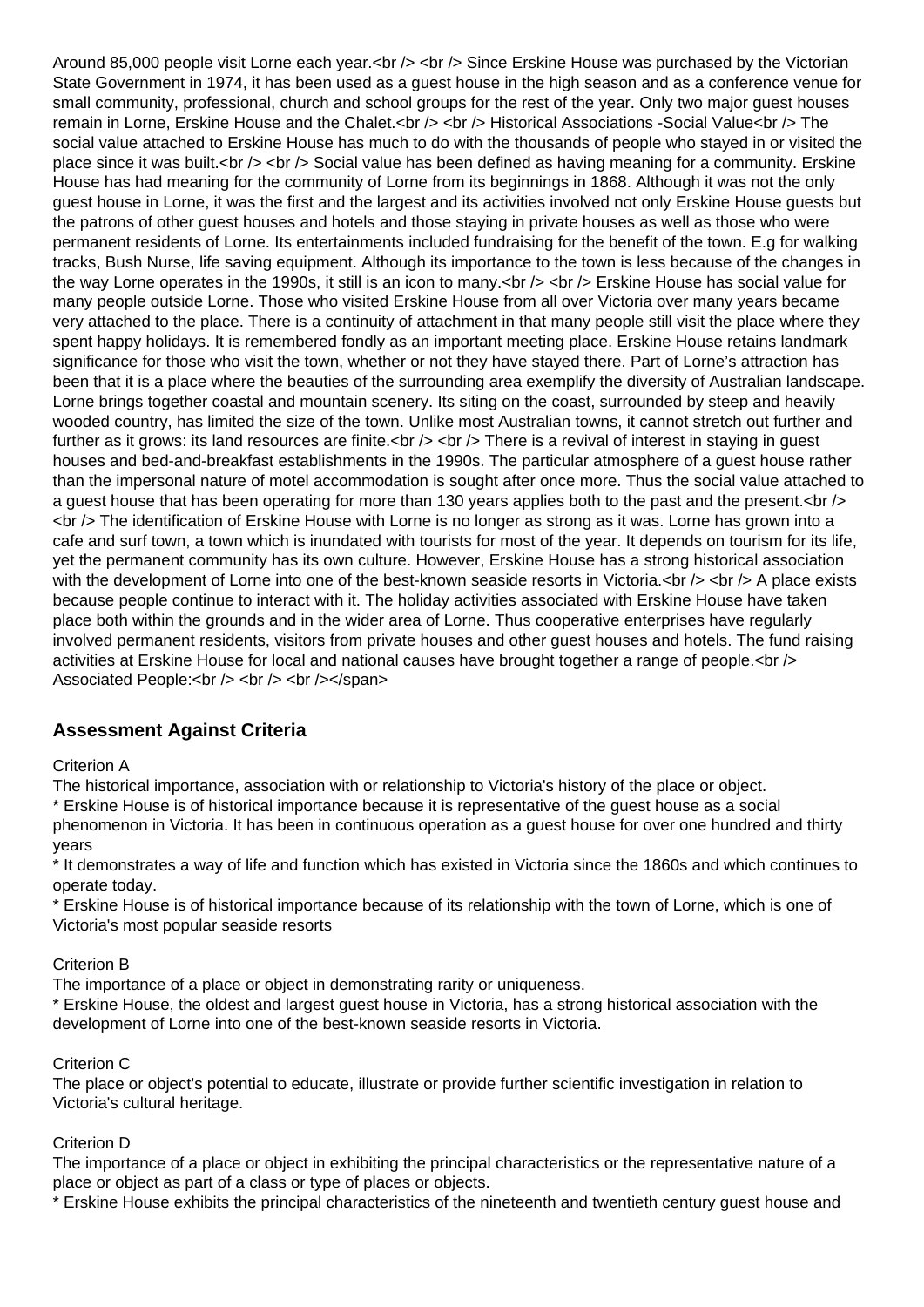demonstrates the development of resort accommodation and leisure activities in Victoria.

\* Erskine House retains some of the elements of the building and grounds dating back to its earliest phase as a guest house. Its 1930s elements are relatively intact and are demonstrative of guest house design of the period. These relate to the period when Erskine House attracted the largest number of guests.

## Criterion E

The importance of the place or object in exhibiting good design or aesthetic characteristics and/or in exhibiting a richness, diversity or unusual integration of features.

## Criterion F

The importance of the place or object in demonstrating or being associated with scientific or technical innovations or achievements.

## Criterion G

The importance of the place or object in demonstrating social or cultural associations.

\* Erskine House demonstrates social associations for the people of Lorne and for those who have stayed there. It retains significance while it continues to be used for the same purpose as well as having landmark significance for those who visit Lorne today. Its social significance relies on its remaining on the existing site. Its social significance does not necessarily rely on retaining exactly the same form as it exists today, but on retaining elements which date back to the original establishment or relate to the various phases of its development. \* Erskine House is particularly associated with the prominent Australian journalist, nature-writer and war correspondent, Donald MacDonald (1857-1932), who visited the guest house annually from the early 1880s to his death.

\* Erskine House in its 1930s extensions is a relatively intact example of the work of the prominent Geelong architects, Laird and Buchan.

## Criterion H

Any other matter which the Council considers relevant to the determination of cultural heritage significance

# **Extent of Registration**

## NOTICE OF REGISTRATION

As Executive Director for the purpose of the Heritage Act, I give notice under section 46 that the Victorian Heritage Register is amended by including the Heritage Register Number 1812 in the category described as a Heritage place:

Erskine House, Mountjoy Parade, Lorne, Surf Coast Shire Council

## EXTENT:

1. All the buildings known as Erskine House, Lorne marked as follows on Diagram 1812 held by the Executive Director:

B1 Main Building B2 Ballroom B3 Meeting Room 4 B4 Meeting Room 5 B5 Meeting Room 6 B6 Hexagonal Garden Pavilion B7 Croquet Pavilion

2. All the land marked L1 on Diagram 1812 held by the Executive Director being part of the land described on the former Certificate of Title Vol 8053 Folio 411.

3. All the trees marked as follows on Diagram 605399 held by the Executive Director:

T1 Eucalyptus sp. - Gum T2. Araucaria heterophylla - Norfolk Island Pine T3 Cupressus macrocarpa - Montery Cypress